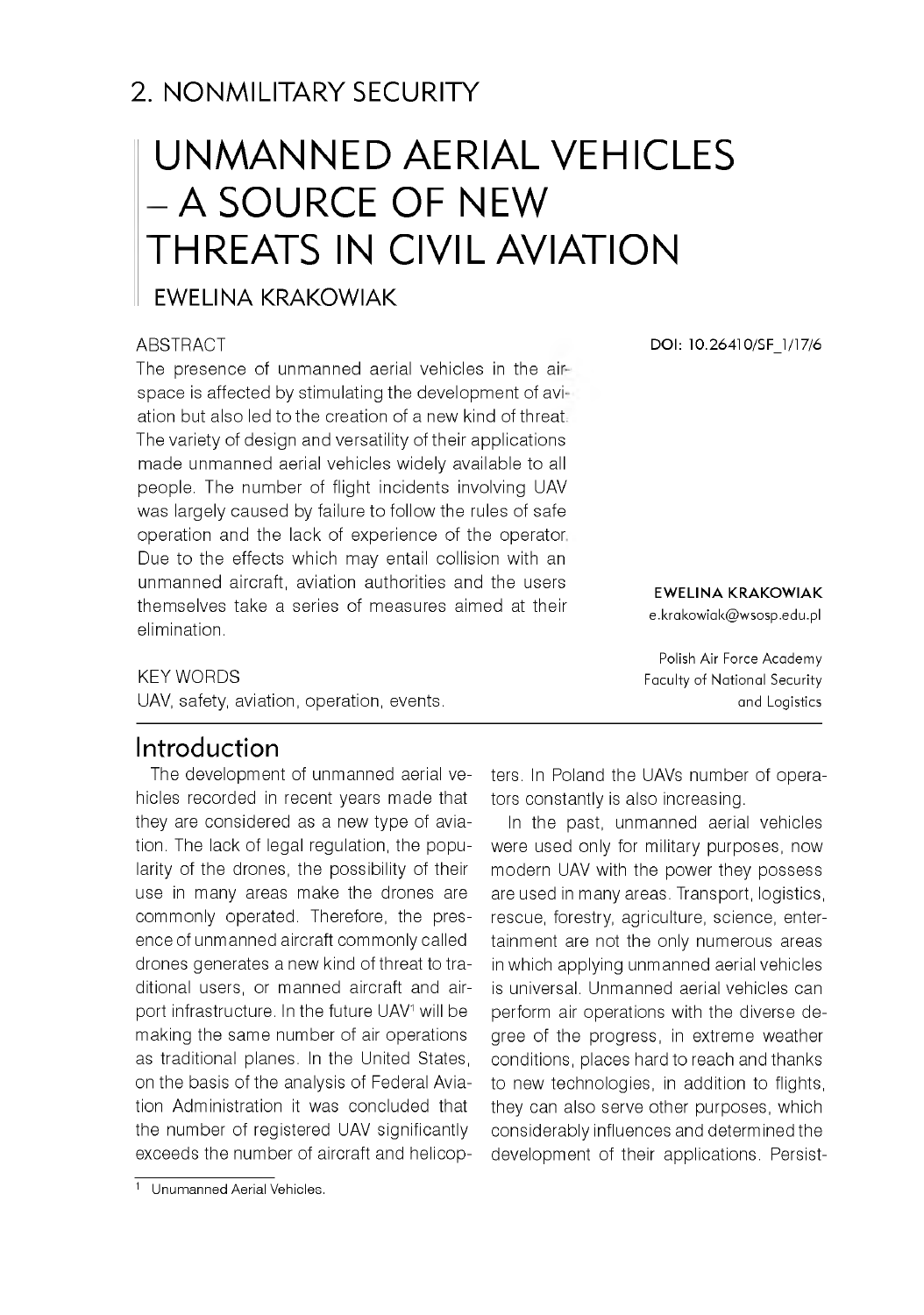ent presence of unmanned aerial vehicles in the airspace, the lack of qualifications, the knowledge of laws, rules, security, air traffic, and the number of air events involving UAVs is growing steadily. Therefore unmanned aircraft are considered to be a threat not only by the public but mainly by staff. This shows that drones are not only regarded as a new era in aviation, but mainly as a potential source of threats.

## The development of the UAV

Unmanned aerial vehicles are permanently present in the sky, therefore it is necessary not only to pass appropriate legal regulations but also define their role and future that has been specifically included in an Aviation Strategy for Europe of 7 December 2015. In part "Progress in the innovation, digital technologies and investment" an attention was devoted to the UAVs development. The strategy proposes a legal framework in order to ensure the safety of the industry and includes privacy concerns, data protection, security and the environment<sup>2</sup>. By 2020, the European Union plans to invest 430 million euros per year in the research project called Air Traffic Management in the single European sky, the SES-AR3. Appropriate investments in innovative technologies can give Europe a leading role in the field of international air transport. The most important elements of the Aviation Strategy for Europe include the proposal for a new regulation, which is intended to replace Regulation (EC) No 216/20084.

Adapting the European air safety system to future challenges is aimed at a designed regulation, among others by creating appropriate, separate regulations for functioning of the dynamically growing market of unmanned aerial vehicles. National aviation authorities are also implementing new provisions on performing air operations on unmanned aerial vehicles. To a large extent, the future of aviation depends on the opening of the European market for unmanned aerial vehicles, which is an important new area of investment for European entrepreneurs. The UAV market is primarily a source of technological innovations that have a significant impact on economic growth in the coming years. The lobby of the service industry and the air industry insistently also appeal to European authorities to introduce drones to the single market. The UAV development leads to increased possibilities of their applications and thus to an increase in air operations, which in turn stimulates the integration process with manned aviation, but also increases the possibility of adverse events.

#### Incidents with uavs

The statistics provided by the ASRS Database Report show that the most frequent cases of endangering the safety of aviation are too close and uncontrolled movement of unmanned aircraft. Such situations frequently arise from the loss of control of the ship, the lack of experience in flying UAVs, knowledge of the safe operation and often recklessness and an amateur approach of users to operating it<sup>5</sup>. Easy availability of UAVs and low cost make that the holders of unmanned aircraft are often children, and the operation is treated in a superficial way, combined with a lack of knowledge of the provisions of air law and of principles of performing flights, are causing air ac-

<sup>&</sup>lt;sup>2</sup> Accessedon: http://ec.europa.eu/transport/modes/ air/news/2015-12-07-aviation-strategy\_en (access 4.03.2017).

 $3$  Single European Sky ATM Research - the program which is the technological pillar of the single European sky. Its purpose is to develop and implement a modern system of air traffic management.

<sup>4</sup> Regulation (EC) No 216/2008 of the European Parliament and of the Council of 20 February 2008 on common rules in the field of civil aviation and establishing a European Aviation Safety Agency, and repealing Council Directive 91/670/EEC, Regulation (EC) No 1592/2002 and Directive 2004/36/EC.

<sup>5</sup> Unmanned Aerial Vehicle (UAV) Reports, National Aeronautics and Space Administration, 2016.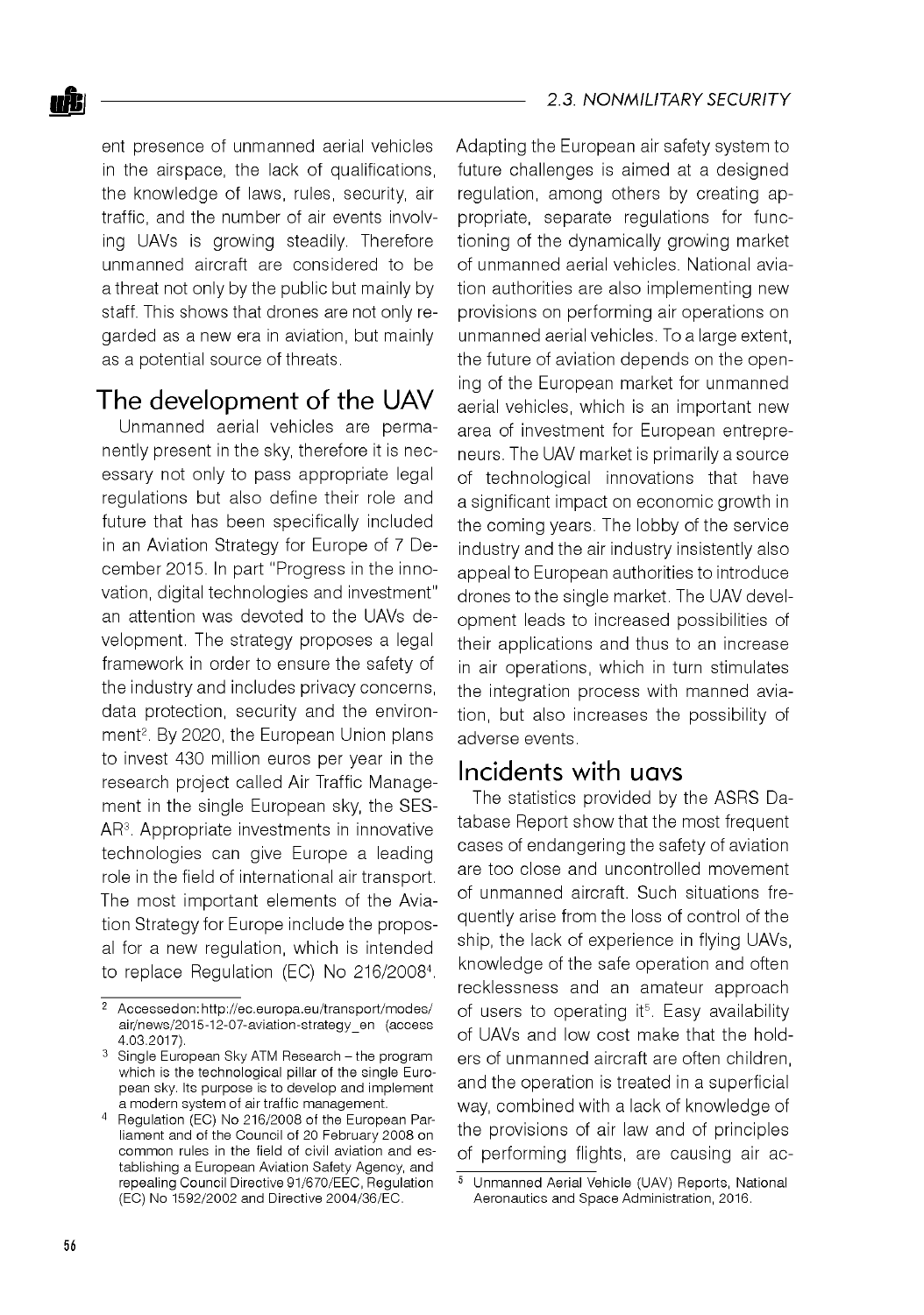cidents. Additionally, one should consider the factors that man has no influence on such as the change in the direction of the wind, disadvantageous meteorological conditions which can also be the cause of the accident—The events of different type are systematically recorded and there are assessed risks and threats of joint usage of the airspace based on their diversity. In the media it is more and more often possible to listen about unmanned aerial vehicles which violate the rules of using the airspace, collide with planes of airlines. Events take place in many airports worldwide. Compact UAVs can cause the damage which in the end can result not only in the breakdown but also a plane crash of the largest passenger aeroplane. An airline pilot does not have a possibility of observing the earth, he isn't gifted to provide for possibilities of the collision with small drone. Event in the air the plane with a drone can lead to an explosion of fire and many other complications that are a threat to passengers. Nowadays a lot of incidents occur in which unmanned aerial vehicles unlawfully violate the airspace, damaging the passenger aeroplanes. Many cases include incidents at London's Heathrow Airport. While Airbus A320 belonging to British Airways with 137 people on board was landing, it collided with the drone also the same type of aeroplane when flying to London has encountered in its path the drone performing a flight. Both airplanes passed each other scarcely in the distance of 20 meters. Its pilot spotted the unmanned flying engine on the tip of the right wing of the aircraft, and then over his ballast. He managed to avoid a collision, as the pilot managed to pass by unmanned aircraft<sup>6</sup>. In the United Kingdom more than two million UAVs are used. In just half a year, 23 cases were reported when UAVs approached flying aircraft, 12 of which were considered as the highest-risk incidents. British Airline Pilots' Association reported that in just one month, 7 incidents of networks were reported, four of which were classified as category A (serious risk of collision). BALPA suggested conducting research concerning effects of the collision of passenger aeroplanes with UAVs. According to experts, the more unfortunate collision can damage engines and windscreens of cabins of planes. UAV falling into the engine could cause the uncontrolled scattering of many metal parts. A plane can fly without one engine, but metal pieces flying with the quite big speed can damage containers of fuel and hydraulic lines. They can also hit pilots in the cockpit.

One of the many events took place at the Warsaw airport. The plane of German airline Lufthansa passed the drone. The pilots immediately notified the tower. The incident took place when the Embraer 195 flying from Munich to Warsaw with 122 passengers on board approached to a landing. Pilots suddenly noticed that there is a drone only 100 m from the aircraft. Immediately air traffic control service decided to change the direction of landing of another aircraft. It launched a procedure to notify the police about the threat to air traffic. Embraer 195 landed safely at Okęcie Airport. Prosecutor's Office in Cracow in cooperation with the Internal Security Agency is investigating a similar incident that occurred in 2014 in the military part of the International Airport Cracow-Balice, where an offense was committed with the use of UAVs, which consisted in the breach of the rules of air traffic and caused the risk of air crash. For such incident a drone operator can be sentenced to eight years in prison.

In Los Angeles, Airbus A380 Lufthansa in the flight LH 456 from Frankfurt to Los



<sup>6</sup> Accessed on: [https://w ww .theguardian.com /tech](https://www.theguardian.com/tech-)nology/2016/apr/28/heathrow -ba-plane-strike-nota-drone-incident (access 06.03.2017).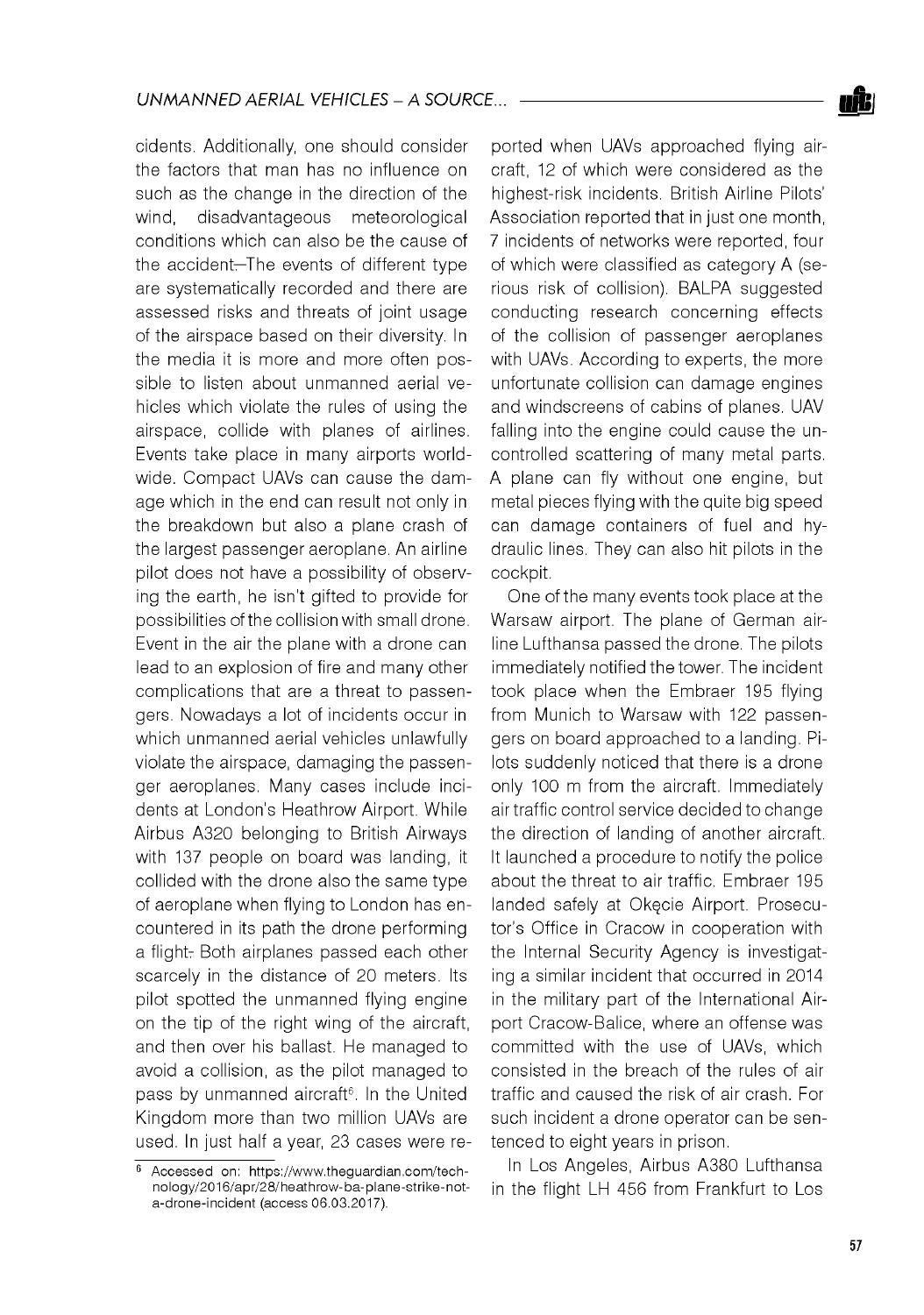Angeles nearly collided with an unmanned aerial vehicle just 22 km from the airport at an altitude of almost 1500 m. The crew noticed the drone from the cockpit because it was about 60 m above the plane. The German security service of air transport now warns that drones are the danger to air transport. They are calling for registering the equipment to the purpose of the simpler identification. German specialists think that for that purpose one should—install transponders UAVs registering the height, direction and the airspeed<sup>7</sup>. A similar incident occurred near Charles de Gaulle Airport in Paris. The drone flew only a few meters next to the Airbus A320 of the airline Air France. A plane flying from Barcelona was approaching the airport, when the second pilot on the left side of the plane saw the drone. The pilot decided to exclude the autopilot and to pass helms. Boeing 737-700 belonging to the airline, Linhas Aereas de Moęambique (LAM) was a domestic flight, when at the time of the landing it was struck by an unidentified object. Crew heard a loud bang, but in spite if this they decided to continue the approach. Initial examination showed significant losses; the collision with an UAV resulted in serious cracks on the front of the hull.

Unmanned aircraft are present also in the airspace where flights performing military aircrafts. One of the Polish F-16 fighters stationed in the 31<sup>st</sup> Tactical Air Base in Krzesiny near Poznań suffered in an incident involving an "unidentified" flying object. According to official information provided by the command of the base, the plane it was damaged but managed to land. After landing, which went smoothly according to the filed flight plan, a technician noticed scratches on the hull of the machine during routine aircraft maintenance. During the flight, the pilot did not receive any signals of irregularities of the flight, and all on-board equipment worked correctly and the flight itself went smoothly without interference. After landing the plane was found to have damaged protective coating and under the fuel tank, as a result of which the machine was moved away from the flights, and appoint the Commission is examining the circumstances in which it came to the event. Where part of the UAVs would get to drive may favour completely damage and stop the engine during the flight, which led to a serious situation, not only for aircraft but also for the crew. Aerial events involving unmanned aerial vehicles are already common, which is why it is extremely important to introduce prevention in order to reduce adverse events.

#### Prevention

Experts from The Colorado Agricultural Aviation Association decided to check if the pilot is able to notice the middle class quadcopter. As part of experiment pilots had the task performing the flight to a few places and advising whether while performing the flight they noticed current in UAVs air. Pilots before performing the flight were informed of the UAVs presence. The outcomes of the experiment allow to state that even pilots informed of the UAVs presence in the airspace weren't able to notice them. The pilot of the helicopter having a greater visibility from the cockpit wasn't also able to notice UAVs<sup>8</sup>. The presence of drones in the sky is often compared to the presence of birds, for which the air space is a natural habitat. Collision of aircraft with birds, "bird strikes" usually ends in "scratching the body"  $-$  it is dirty, dented or detachment less significant portion of the aeroplane, but still allows continued flight.-Thus, in "favorable"

 $7$  Accessed on: http://www.latimes.com/local/lanow/ la-me-ln-drone-near-miss-lax-20160318-story.html (access 06.03.2017).

<sup>8</sup> Accessed on: https://www.aopa.org/news-andmedia/all-news/2015/october/08/unseen-drone (access 10.03.2017).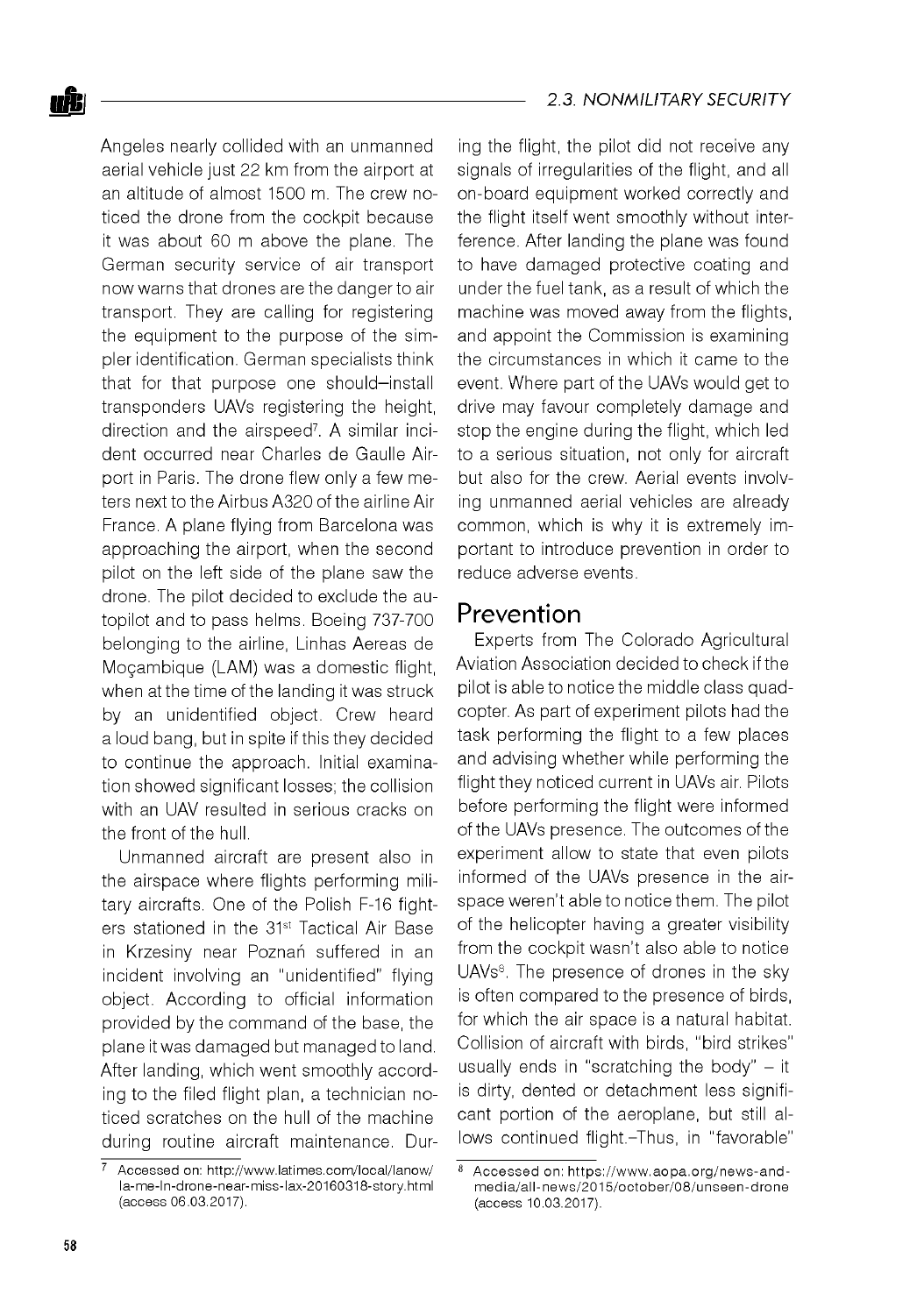conditions, RPAS<sup>9</sup> is able to pull apart the covering wing and get stuck in it, possibly can bounce from the wing or fuselage and crack, if there is a collision in the leading edge or in the bow of the aircraft.

Mercatus Center, an American non-profit scientific organization operating at George Mason University, published a report which shows that small civilian drones are just as little dangerous to other aircraft as flying birds without any control of the airspace. Mercatus Center analyzed data from the past 25 years, coming directly from the FAA and concerning the cases of threats caused in American airspace by wild birds. In U.S. airspace lives 10 billion birds. It is definitely more than the number of UAVs ranging from professional to completely amateur, of which there are many. For many years the FAA has collected data about the collisions of birds with aircraft and has stored them in the National Wildlife Strike Database since 1990. The database contains only voluntarily report events so in fact there may be much more. The data show, that in spite of a huge amount of the fowl, air accidents with the participation of birds very rarely appear. But birds still are the biggest danger in the vicinity of major airports and at the specific height. Procedures to scare away birds from such zones, however, are imroving. Perhaps in the future for the purposes of deterrence of birds off they will be

used RPAs. In the rest of the airspace the risk of collision with the birds is now smaller. Therefore, if drone operators abstain from flying near airports, it will significantly reduce the probability of collision. In the CTR strict control zones, and especially within a few hundred meters from the runway drones should not fly unless they officially get permission from TWR<sup>10</sup>. The release of unmanned aerial vehicle in the airspace around airports without the consent of the Polish Air Navigation Services Agency is forbidden and is considered a criminal offence, because it represents a direct threat to the safety of air traffic. Air traffic services do not have appropriate resources and powers to monitor the area around the airport. The illegal presence of drones in the airport area brings many consequences, not only for the drone operator, but above all for commercial aircraft engaged in flight operations at the airport. In many countries, aviation authorities have started social campaigns in order to prevent accidents related to unmanned aerial vehicles and disseminate knowledge about their use. In Poland, the Civil Aviation Authority issued a special leaflet containing basic principles of sport and recreational flying, related to the prohibition of flights over people, close to airports, cities and buildings, as well as on the roads.

<sup>9</sup> Remotely Piloted Aircraft Systems. 10 Tower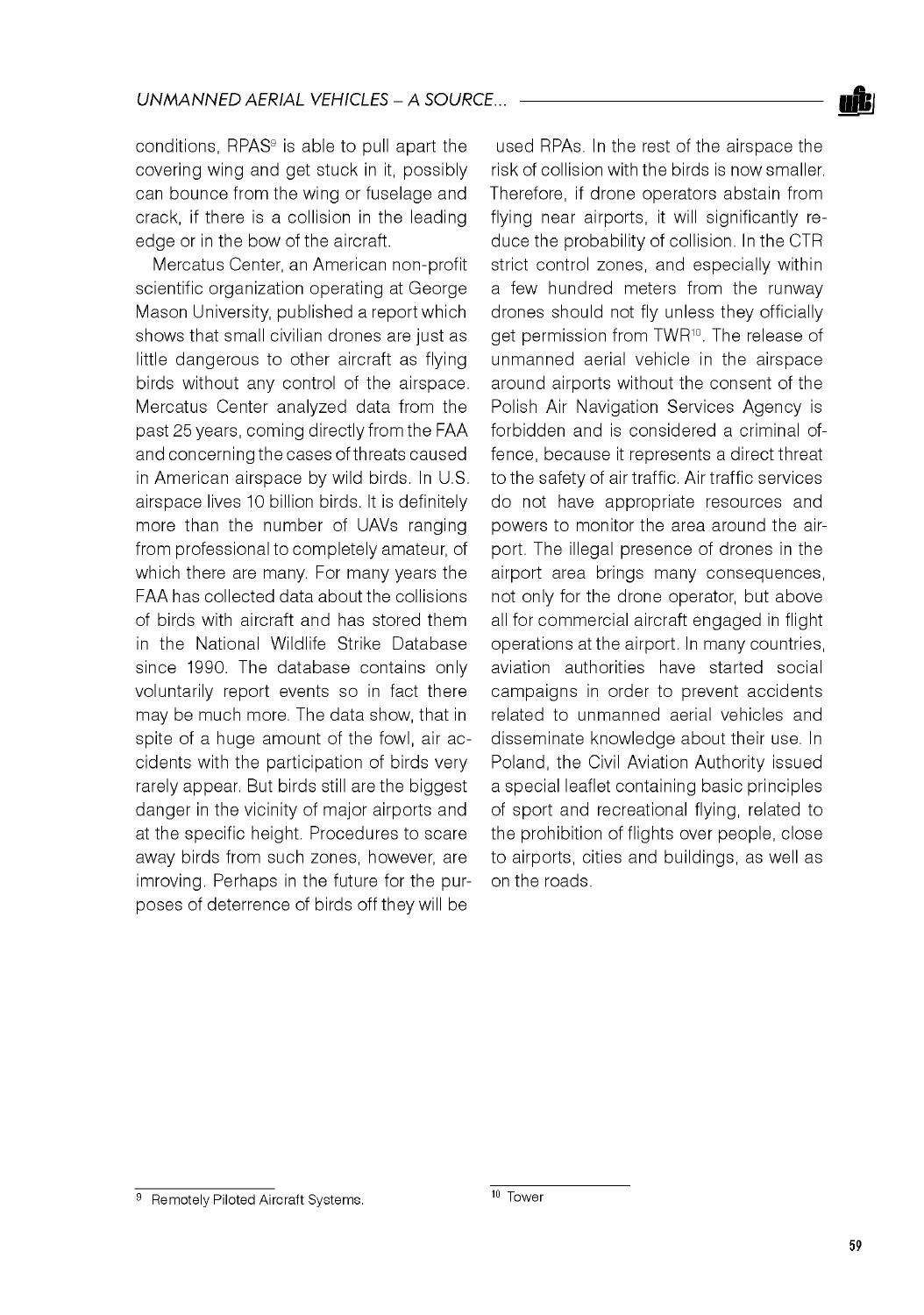

#### **Figure 1. Information leaflet**

Source: http://ulc.gov.pl/pl/uav/4002-lataj-z-glowa-kampania-informacyjna-ulc (access 10.03.2017)

The activities of prevention include mobile applications available to all users of unmanned aerial vehicles. DroneRadar is an application dedicated to civil operators. By using the application, one can quickly and easily check whether you can fly drones in a given place and time. DroneRadar informs other airspace users about performed flight. DroneRadar has positive recommendations by the Civil Aviation Authority, Air Rescue and the State Commission on Aircraft Accident Investigation<sup>11</sup>. Another application is the DRONE Safety Checklist. It is addressed to operators

engaged in both recreational and commercial UAV operations and to training centres as a learning resource. It was developed at the Department of Aviation Technology at the Silesian University of Technology and is compatible with international ICAO Circular 328 Unmanned Aircraft Systems (UAS) and Manual on Remotely Piloted Aircraft Systems (RPAS) or Doc 10019, and also Annex 19 ICAO Doc 9859. Creating the relevant legal system, mobile applications, social campaigns, stricter requirements in relation to the use of drone is just not many activities aimed at minimizing air events but also supporting the process of integration, which is of great importance to aviation safety.

<sup>11</sup> Accessed on: <https://droneradar.eu/info>(access 10.03.2017).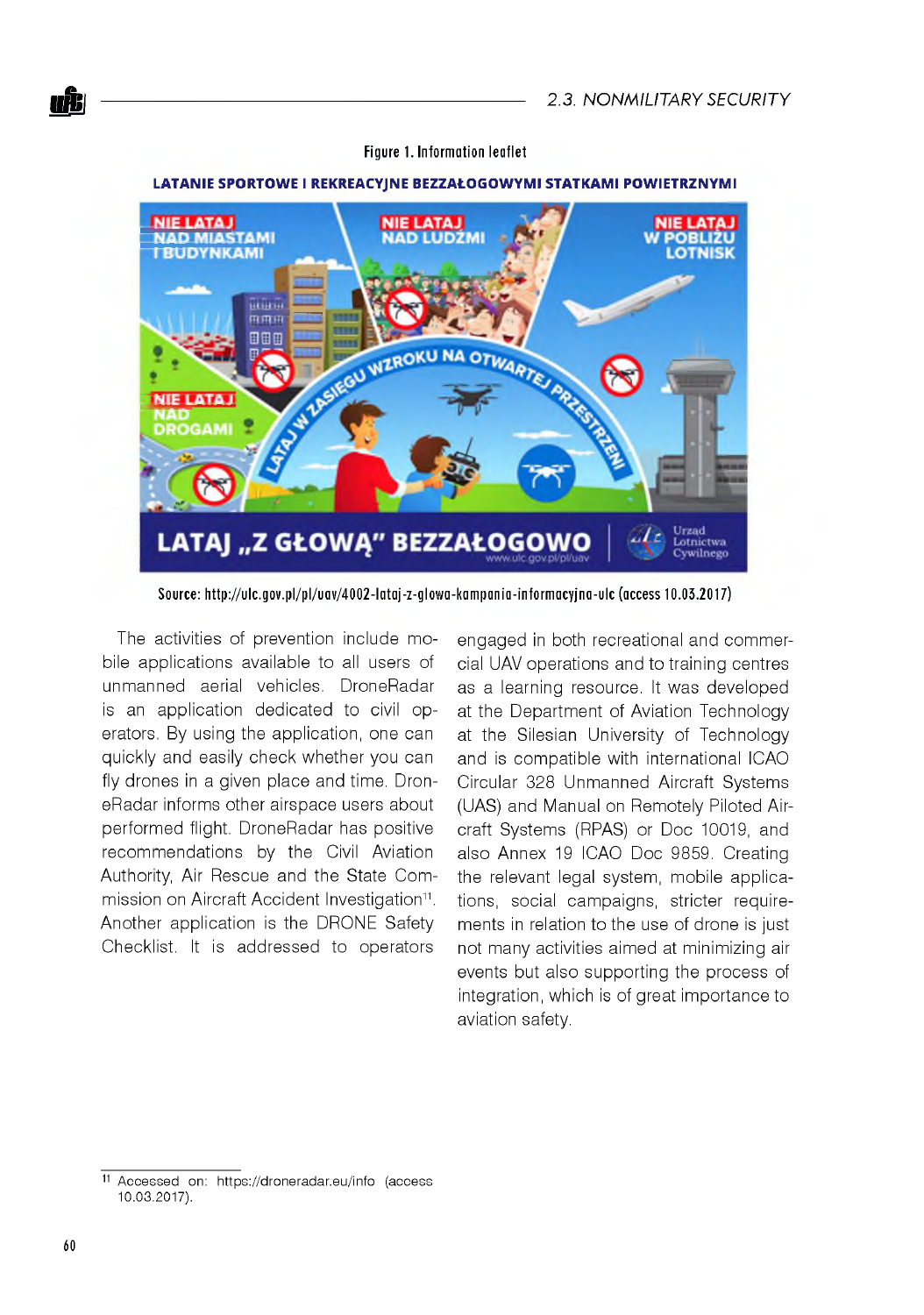



Figure 2. Description of the functioning of the DroneRadar application

Source: http://www.swiatdronow.pl/droneradar-polska-aplikacja-mobilna-dla-operatorow-dronow **(access 1 0 .0 3 .2 0 1 7 )**

# Integration of uavs in the airspace

A key element in the development of unmanned aircraft is common to the functioning of the human spaceflight for civil aviation. The presence of unmanned aircraft and their development is beneficial and stimulating to the European aviation market and forces the development of suitable conditions for the operation of air space between the UAV and traditional users. The process of integration also affects the competitiveness on the market. According to the report by the Vision Gain's brand company, in 2014 the market of unmanned aerial vehicles reached the value of 1.3 billion USD, and until 2025, this figure can rise to the level of 10.2 billion USD. The European services sector also records the positive effects of the presence of UAVs. The new area which is the use of unmanned systems, forces not only the creation of new jobs but also the need for the creation of certified training centers and facilities for science and research.

Integration is also a step into the future of civil aviation, the introduction of UAVs to the single sky and the continuous technological development of the structure allows for the implementation of new applications and can use not only service providers but the whole European Community that uses the opportunities offered by the UAV. Another advantage is the fact that the European Commission in the framework of the new budgetary perspective provides funding for companies operating in the unmanned aviation industry under Horizon 202012 and COSME13. The integration process is primarily depends on the creation of an adequate system of legal acts governing the operation of UAVs. The integration process is associated closely with the development of remotely controlled systems,

<sup>&</sup>lt;sup>12</sup> A funding programme for research and innovation in the European Union.

<sup>&</sup>lt;sup>13</sup> COSME is the EU programme for the competitiveness of enterprises and small and medium-sized enterprises for the period 2014-2020.